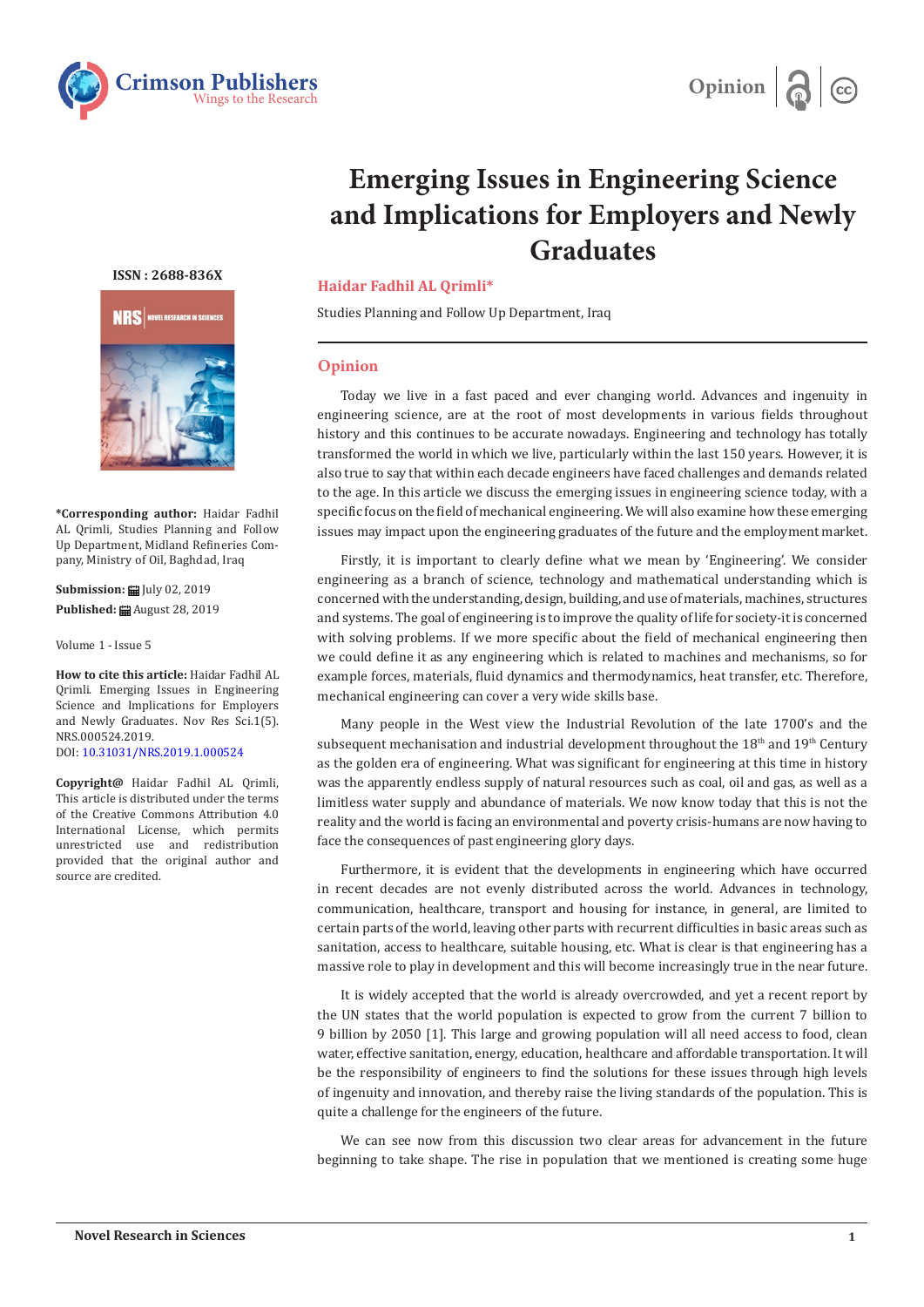global issues which will affect humans everywhere in the world. The first of these emerging issues is focused around the reduction of poverty and the development of infrastructure to provide adequate access to food, water, shelter, etc. for all people around the globe. Secondly, but of equal importance, is the issue of climate change, which is now accepted as a reality, and we are already feeling the effects of it as a result of human activity. Our current use of fossil fuels is not realistic when we look at the timescales involved in the quantities of these non-renewable fuels and our levels of consumption. The only options for the future are to change our habits and behaviour, change the technologies that we are using and to find alternative fuels/energies. The two issues are in fact intricately linked as those most affected by many of the effects of climate change, such as food, shortages, flooding, drought, etc. will be those vulnerable people living in poverty. This may be seen to be ironic since they are also the least likely to be contributing toward climate change. Mechanical engineers will be challenged to develop new technologies and techniques that will support economic growth and development as well as embracing sustainability in every element to combat the effects of and avoid contributing toward climate change. Sustainability will be an increasingly important factor for the engineers of the future.

As we have already mentioned earlier, Mechanical Engineering is a very diverse branch of engineering which covers a wide array of skills. Mechanical Engineering graduates face a difficult decision when choosing which direction their career should take since mechanical engineering underpins development in areas of automotive, robotics, energy conversion/ generation, product design and manufacture. In light of the discussion above it is imperative that Mechanical engineers of the future also take greater initiative and responsibility in developing fields including water distribution, sanitation, green production and recycling, renewable and efficient energies. We mentioned that climate change is going to be a huge issue in the future and so engineering in the field of energy and finding new alternative energies will become increasingly important to help solve this problem. A recent UNESCO Report states that up to two billion people currently lack access to a basic power supply and an equivalent number lack access to safe water [2]. Engineers will need to find new ways to power our technologies, new ways to provide electricity, reduce emissions, etc. Finding new ways to manage the growing population and ease the effects of poverty also means that engineering in the fields of Water and Agri-Technology will need to become increasingly innovative in order to help solve problems related to providing clean water in a variety of environments across the globe and also solving food shortage crises.

The techniques and methods that engineers will be using in the future will need to change and develop, with a greater focus on smaller scale technologies and smaller timescales. Product design and manufacture is a field closely related to Mechanical Engineering and this too will need to consider sustainability in every aspect of this process, which as we already mentioned is going to need to be a key factor at the forefront of all Engineering. Sustainable development can be viewed as development which

meets the needs of the present without compromising the ability of future generations to meet their own needs [3]. When carrying out any design and production Mechanical Engineers will need to think about the environmental lifecycle of a product and begin to take it from a cradle to grave model towards a cradle to cradle approach. Engineers will need to plan for the impact of the manufacture process and materials used on the environment, as well as making plans for the recycling, reuse or remanufacture of the product to eliminate waste. In turn, this will mean that methods such as 'concurrent engineering' will become more prominent as we will need to consider all aspects of a products design and manufacture from the outset to reduce timescales and be able to compete in the future.

Other fields related to Mechanical Engineering which will require innovation to solve the emerging issues in the near future include Automotive and Aerospace engineering. This is likely to increase in importance as we try to solve issues to do with gas emissions and improving the safety of vehicles. As the population grows there will be an ever-increasing amount of vehicles on the road and in the air – travel will need to become more efficient and cost effective to meet the demands of society. CAD modelling and an increasing demand on the use of software's has huge advantages for cost reduction, improving accuracy and reducing timescales. CAD software's will become more advanced in the future and this, combined with greater network capabilities will mean that engineers will be able to design whole systems using this software rather than as individual pieces. Another area in which we can already see growth is Nanotechnology since demand means that technologies are becoming smaller and smaller, for example you can now find Nano-technology being used in airbags in cars. In the future Nanotechnology will become incorporated into a wide variety of engineering projects and technologies. In order for Mechanical Engineers to keep up with the trends of tomorrow and ensure that their designs are innovative they will need to branch into areas like this which may not traditionally fall into their field. There will need to be a willingness for Engineers to broaden their knowledge and experience to bridge a variety of fields in order to remain competitive.

This leads us to contemplate what all this will mean for the Mechanical Engineers of the future who will graduate amid the complexity of these issues, and also how this may affect the employment opportunities for them. The impending growth of the population will have a huge impact in developing countries, as we have discussed. Therefore in the future it is likely we will see a greater number of mechanical engineers working overseas, particularly within these developing countries to find solutions to food and water shortages, sanitation issues and sustainable housing at low cost. Engineers will need to know how to develop locally appropriate engineering solutions as this will be the key to developing sustainably. For example when engineering solutions to water access issues in order for a concept to be successful the design must be entirely sustainable – with all of the materials coming from the local environment of the site where it will be used to enable it to be easily be repaired by non-specialists using local resources. The